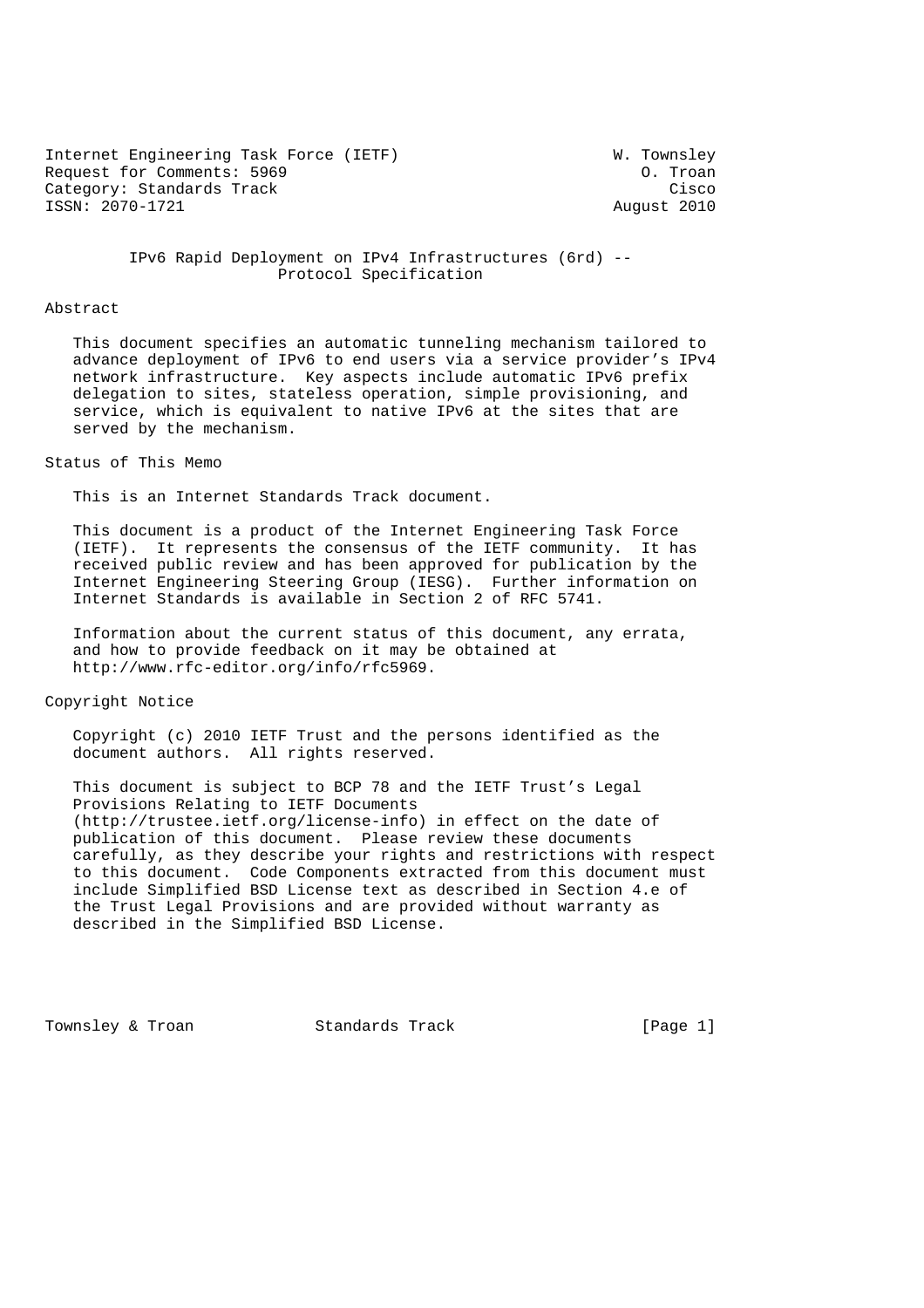### Table of Contents

|                |                                      |  |  |  |  |  |  | $\mathfrak{D}$ |
|----------------|--------------------------------------|--|--|--|--|--|--|----------------|
| 2.             |                                      |  |  |  |  |  |  | $\overline{4}$ |
| 3.             |                                      |  |  |  |  |  |  | 4              |
| 4 <sub>1</sub> |                                      |  |  |  |  |  |  | 5              |
| 5.             |                                      |  |  |  |  |  |  | 7              |
| б.             |                                      |  |  |  |  |  |  | 7              |
| 7.             |                                      |  |  |  |  |  |  | 7              |
|                | 7.1. Customer Edge Configuration 8   |  |  |  |  |  |  |                |
|                | 7.1.1. 6rd DHCPv4 Option 9           |  |  |  |  |  |  |                |
|                | 7.2. Border Relay Configuration 10   |  |  |  |  |  |  |                |
| 8.             | Neighbor Unreachability Detection 11 |  |  |  |  |  |  |                |
|                | 9. IPv6 in IPv4 Encapsulation 12     |  |  |  |  |  |  |                |
|                | 9.1. Maximum Transmission Unit 13    |  |  |  |  |  |  |                |
|                |                                      |  |  |  |  |  |  |                |
|                | 10. Transition Considerations 14     |  |  |  |  |  |  |                |
|                |                                      |  |  |  |  |  |  |                |
|                | 12. Security Considerations 15       |  |  |  |  |  |  |                |
|                |                                      |  |  |  |  |  |  |                |
|                |                                      |  |  |  |  |  |  |                |
|                |                                      |  |  |  |  |  |  |                |
|                | 15.1. Normative References 16        |  |  |  |  |  |  |                |
|                | 15.2. Informative References 17      |  |  |  |  |  |  |                |
|                |                                      |  |  |  |  |  |  |                |

### 1. Introduction

 The original idea and the name of the mechanism (6rd) described in [RFC5569] details a successful commercial "rapid deployment" of the 6rd mechanism by a residential service provider and is recommended reading. This document describes the 6rd mechanism, which has been extended for use in more general environments. Throughout this document, the term 6to4 is used to refer to the mechanism described in [RFC3056] and 6rd is the mechanism defined herein.

 6rd specifies a protocol mechanism to deploy IPv6 to sites via a service provider's (SP's) IPv4 network. It builds on 6to4 [RFC3056], with the key differentiator that it utilizes an SP's own IPv6 address prefix rather than a well-known prefix  $(2002::/16)$ . By using the SP's IPv6 prefix, the operational domain of 6rd is limited to the SP network and is under its direct control. From the perspective of customer sites and the IPv6 Internet at large, the IPv6 service provided is equivalent to native IPv6.

 The 6rd mechanism relies upon an algorithmic mapping between the IPv6 and IPv4 addresses that are assigned for use within the SP network. This mapping allows for automatic determination of IPv4 tunnel endpoints from IPv6 prefixes, allowing stateless operation of 6rd.

Townsley & Troan **Standards Track** [Page 2]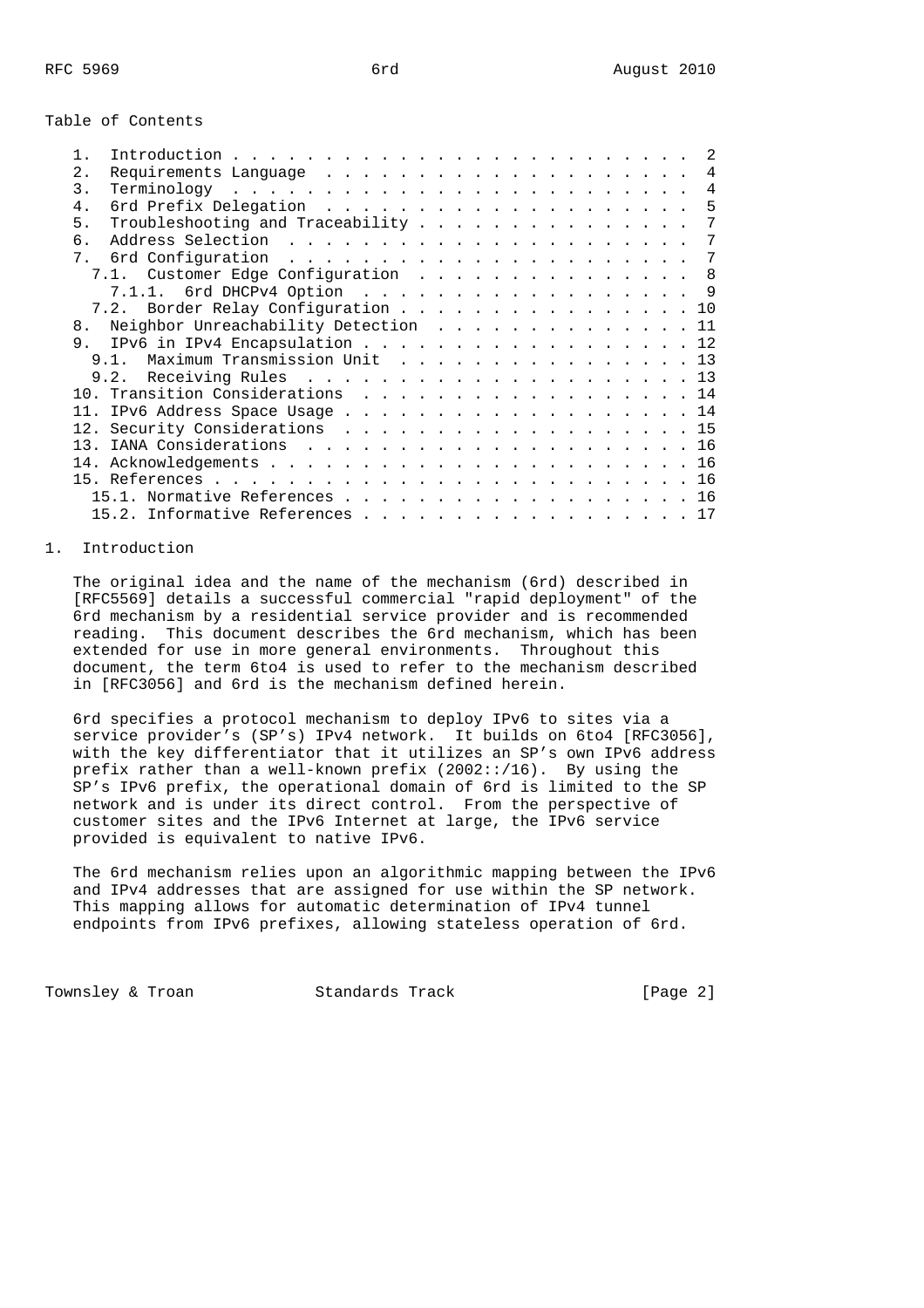6rd views the IPv4 network as a link layer for IPv6 and supports an automatic tunneling abstraction similar to the Non-Broadcast Multiple Access (NBMA) [RFC2491] model.

 A 6rd domain consists of 6rd Customer Edge (CE) routers and one or more 6rd Border Relays (BRs). IPv6 packets encapsulated by 6rd follow the IPv4 routing topology within the SP network among CEs and BRs. 6rd BRs are traversed only for IPv6 packets that are destined to or are arriving from outside the SP's 6rd domain. As 6rd is stateless, BRs may be reached using anycast for failover and resiliency (in a similar fashion to [RFC3068]).

 On the "customer-facing" (i.e., "LAN") side of a CE, IPv6 is implemented as it would be for any native IP service delivered by the SP, and further considerations for IPv6 operation on the LAN side of the CE is out of scope for this document. On the "SP-facing" (i.e., "WAN") side of the 6rd CE, the WAN interface itself, encapsulation over Ethernet, ATM or PPP, as well as control protocols such as PPPoE, IPCP, DHCP, etc. all remain unchanged from current IPv4 operation. Although 6rd was designed primarily to support IPv6 deployment to a customer site (such as a residential home network) by an SP, it can equally be applied to an individual IPv6 host acting as a CE.

 6rd relies on IPv4 and is designed to deliver production-quality IPv6 alongside IPv4 with as little change to IPv4 networking and operations as possible. Native IPv6 deployment within the SP network itself may continue for the SP's own purposes while delivering IPv6 service to sites supported by 6rd. Once the SP network and operations can support fully native IPv6 access and transport, 6rd may be discontinued.

 6rd utilizes the same encapsulation and base mechanism as 6to4 and could be viewed as a superset of 6to4 (6to4 could be achieved by setting the 6rd prefix to 2002::/16). Unlike 6to4, 6rd is for use only in an environment where a service provider closely manages the delivery of IPv6 service. 6to4 routes with the 2002::/16 prefix may exist alongside 6rd in the 6rd CE router, and doing so may offer some efficiencies when communicating directly with 6to4 routers.

 The 6rd link model can be extended to support IPv6 multicast. IPv6 multicast support is left for future consideration.

 How this mechanism should be used and other deployment and operational considerations are considered out of scope for this document.

Townsley & Troan Track Track Track [Page 3]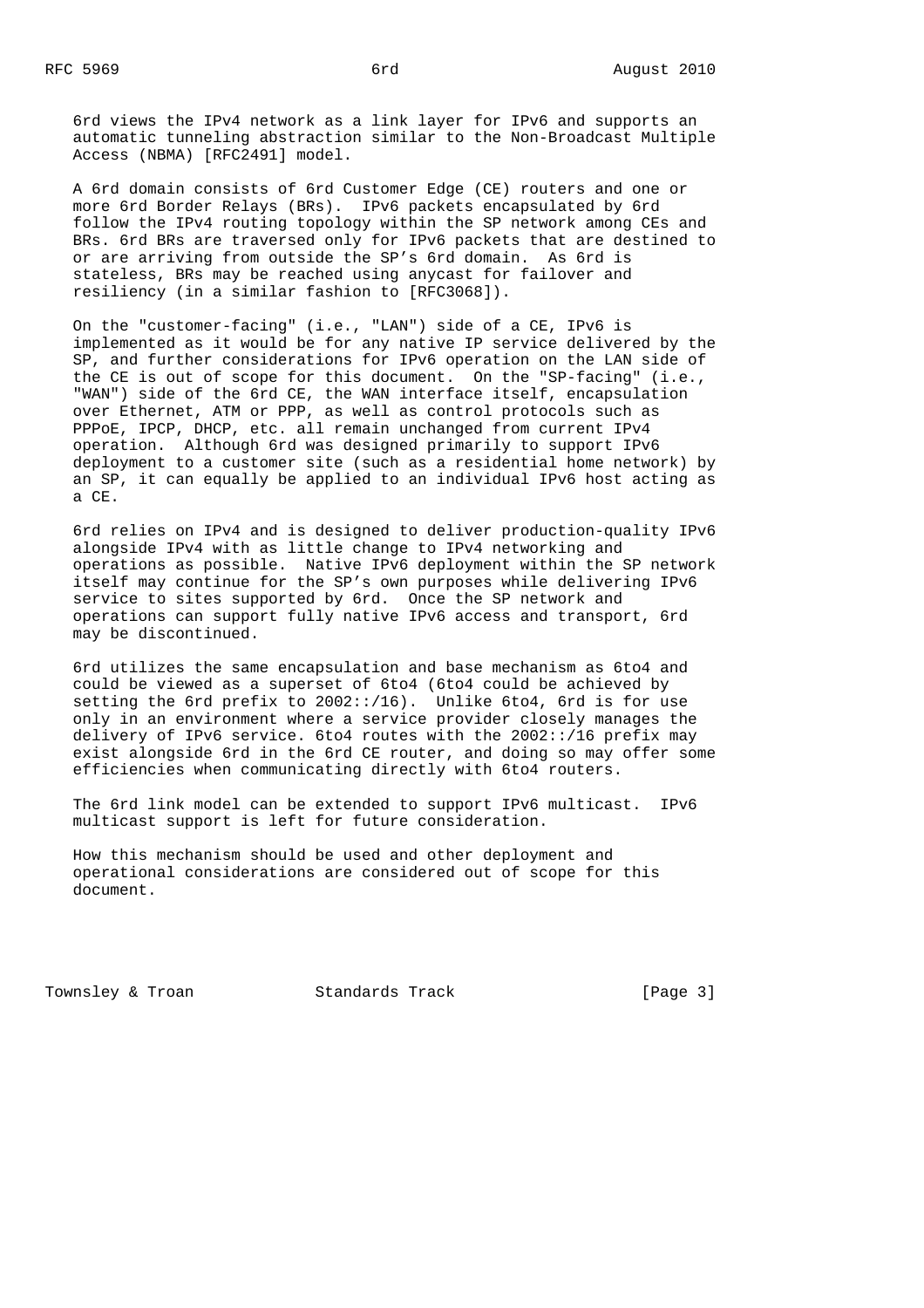## 2. Requirements Language

 The key words "MUST", "MUST NOT", "REQUIRED", "SHALL", "SHALL NOT", "SHOULD", "SHOULD NOT", "RECOMMENDED", "MAY", and "OPTIONAL" in this document are to be interpreted as described in RFC 2119 [RFC2119].

- 3. Terminology
	- 6rd prefix An IPv6 prefix selected by the service provider for use by a 6rd domain. There is exactly one 6rd prefix for a given 6rd domain. An SP may deploy 6rd with a single 6rd domain or multiple 6rd domains.
- 6rd Customer Edge (6rd CE) A device functioning as a Customer Edge router in a 6rd deployment. In a residential broadband deployment, this type of device is sometimes referred to as a "Residential Gateway" (RG) or "Customer Premises Equipment" (CPE). A typical 6rd CE serving a residential site has one WAN side interface, one or more LAN side interfaces, and a 6rd virtual interface. A 6rd CE may also be referred to simply as a "CE" within the context of 6rd.
	- 6rd delegated prefix The IPv6 prefix calculated by the CE for use within the customer site by combining the 6rd prefix and the CE IPv4 address obtained via IPv4 configuration methods. This prefix can be considered logically equivalent to a DHCPv6 IPv6 delegated prefix [RFC3633].
	- 6rd domain A set of 6rd CEs and BRs connected to the same virtual 6rd link. A service provider may deploy 6rd with a single 6rd domain, or may utilize multiple 6rd domains. Each domain requires a separate 6rd prefix.
	- CE LAN side The functionality of a 6rd CE that serves the "Local Area Network (LAN)" or "customer-facing" side of the CE. The CE LAN side interface is fully IPv6 enabled.

Townsley & Troan Track Track Track [Page 4]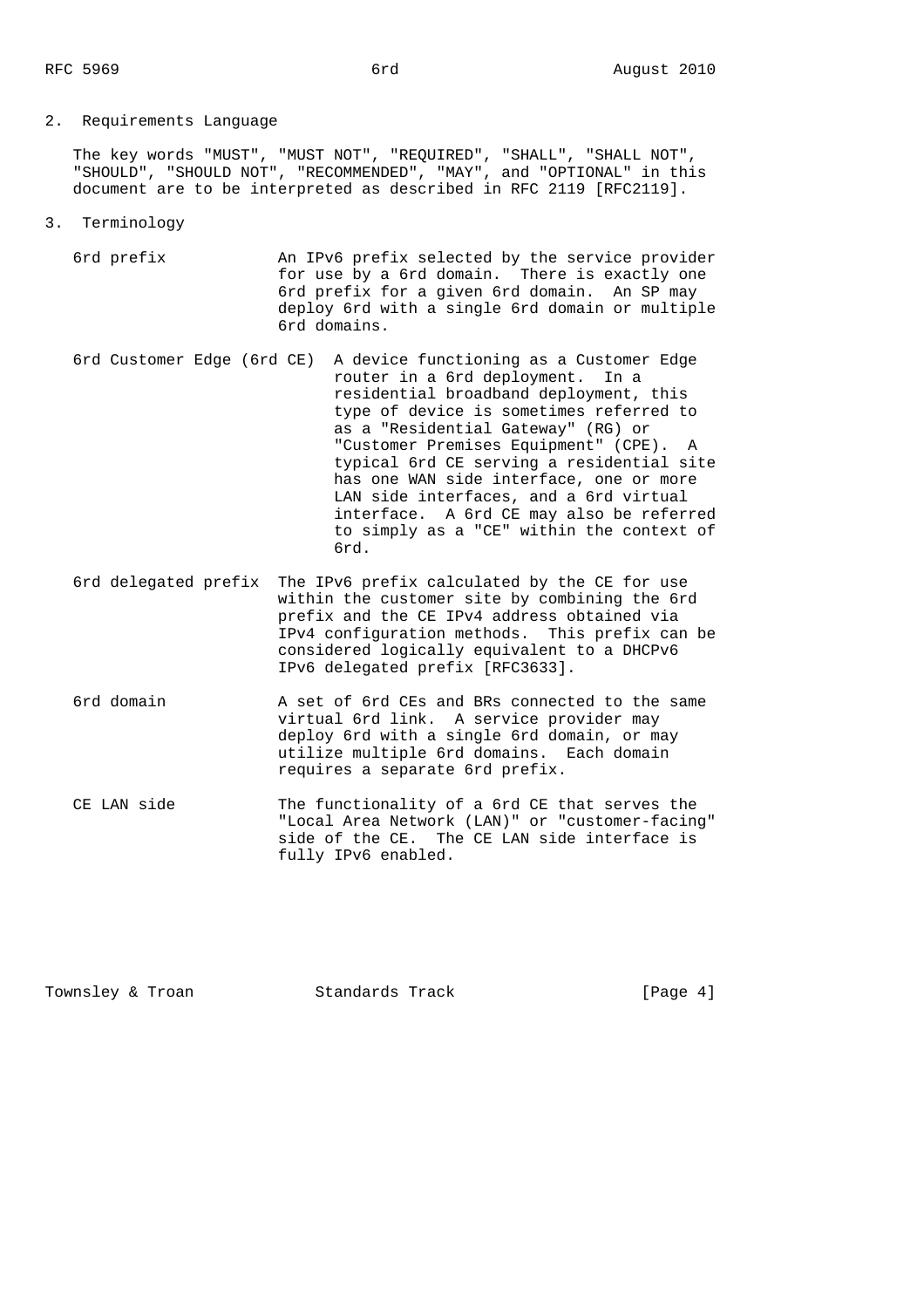- CE WAN side The functionality of a 6rd CE that serves the "Wide Area Network (WAN)" or "Service Provider facing" side of the CE. The CE WAN side is IPv4-only.
	- 6rd Border Relay (BR) A 6rd-enabled router managed by the service provider at the edge of a 6rd domain. A Border Relay router has at least one of each of the following: an IPv4-enabled interface, a 6rd virtual interface acting as an endpoint for the 6rd IPv6 in IPv4 tunnel, and an IPv6 interface connected to the native IPv6 network. A 6rd BR may also be referred to simply as a "BR" within the context of 6rd.
	- BR IPv4 address The IPv4 address of the 6rd Border Relay for a given 6rd domain. This IPv4 address is used by the CE to send packets to a BR in order to reach IPv6 destinations outside of the 6rd domain.
	- 6rd virtual interface Internal multi-point tunnel interface where 6rd encapsulation and decapsulation of IPv6 packets inside IPv4 occurs. A typical CE or BR implementation requires only one 6rd virtual interface. A BR operating in multiple 6rd domains may require more than one 6rd virtual interface, but no more than one per 6rd domain.
	- CE IPv4 address The IPv4 address given to the CE as part of normal IPv4 Internet access (i.e., configured via DHCP, PPP, or otherwise). This address may be global or private [RFC1918] within the 6rd domain. This address is used by a 6rd CE to create the 6rd delegated prefix as well as to send and receive IPv4-encapsulated IPv6 packets.
- 4. 6rd Prefix Delegation

 The 6rd delegated prefix for use at a customer site is created by combining the 6rd prefix and all or part of the CE IPv4 address. From these elements, the 6rd delegated prefix is automatically created by the CE for the customer site when IPv4 service is obtained. This 6rd delegated prefix is used in the same manner as a prefix obtained via DHCPv6 prefix delegation [RFC3633].

Townsley & Troan Track Track Track [Page 5]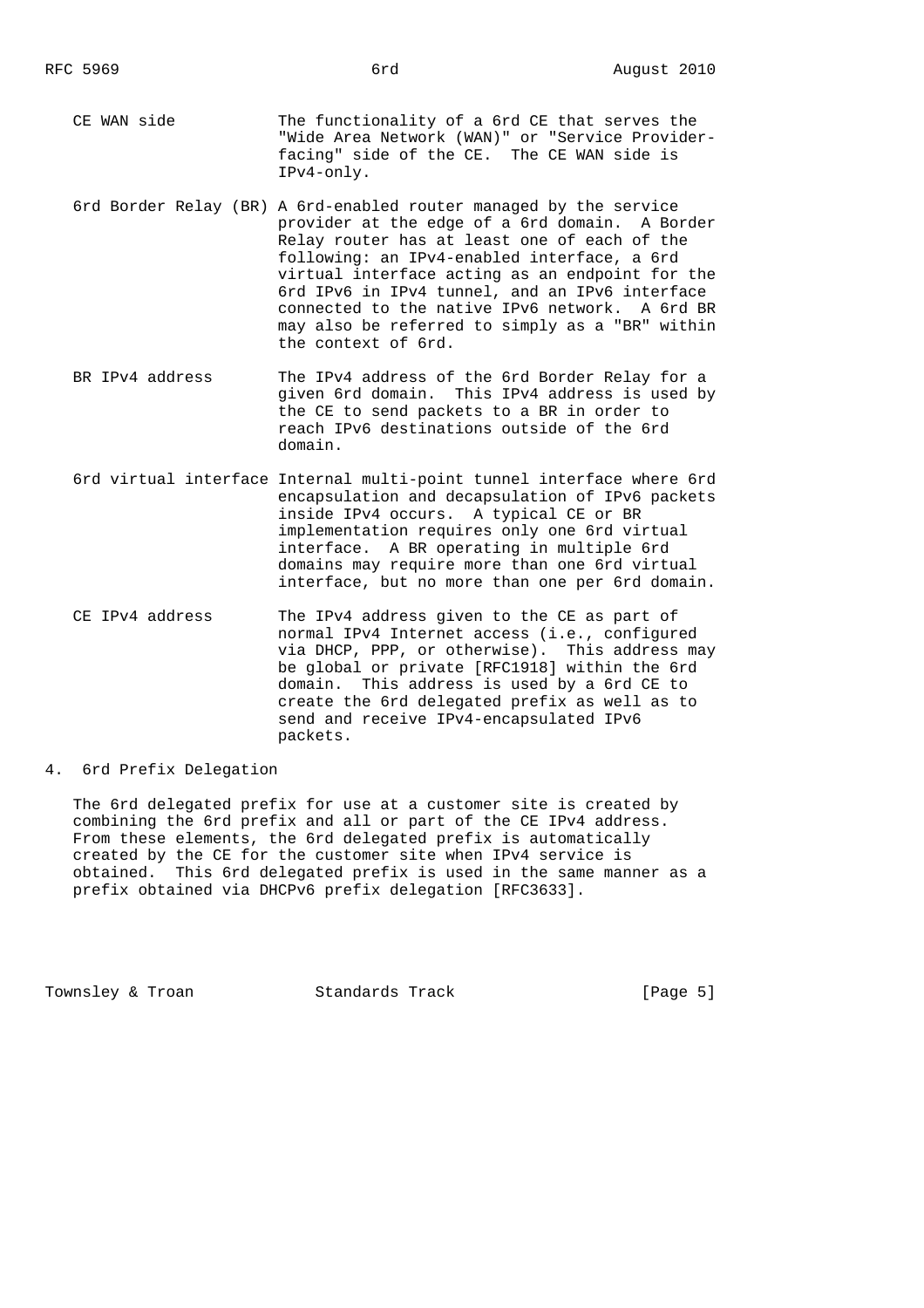In 6to4, a similar operation is performed by incorporating an entire IPv4 address at a fixed location following a well-known /16 IPv6 prefix. In 6rd, the IPv6 prefix as well as the position and number of bits of the IPv4 address incorporated varies from one 6rd domain to the next. 6rd allows the SP to adjust the size of the 6rd prefix, how many bits are used by the 6rd mechanism, and how many bits are left to be delegated to customer sites. To allow for stateless address auto-configuration on the CE LAN side, a 6rd delegated prefix SHOULD be /64 or shorter.

 The 6rd delegated prefix is created by concatenating the 6rd prefix and a consecutive set of bits from the CE IPv4 address in order. The length of the 6rd delegated prefix is equal to length of the 6rd prefix (n) plus the number of bits from the CE IPv4 address (o).

 The figure shows the format of an IPv6 address (Section 2.5.4 of [RFC4291]) with a 6rd prefix and an embedded CE IPv4 address:

| n bits                                 | o bits                                | m bits | 128-n-o-m bits |  |
|----------------------------------------|---------------------------------------|--------|----------------|--|
|                                        | 6rd prefix   IPv4 address   subnet ID |        | interface ID   |  |
| $ $ <--- $ $ ord delegated prefix ---> |                                       |        |                |  |

#### Figure 1

 For example, if the 6rd prefix is /32 and 24 bits of the CE IPv4 address is used (e.g., all CE IPv4 addresses can be aggregated by a 10.0.0.0/8), then the size of the 6rd delegated prefix for each CE is automatically calculated to be  $/56$  (32 + 24 = 56).

 Embedding less than the full 32 bits of a CE IPv4 address is possible only when an aggregated block of IPv4 addresses is available for a given 6rd domain. This may not be practical with global IPv4 addresses, but is quite likely in a deployment where private addresses are being assigned to CEs. If private addresses overlap within a given 6rd deployment, the deployment may be divided into separate 6rd domains, likely along the same topology lines the NAT based IPv4 deployment itself would require. In this case, each domain is addressed with a different 6rd prefix.

 Each 6rd domain may use a different encoding of the embedded IPv4 address, even within the same service provider. For example, if multiple IPv4 address blocks with different levels of aggregation are used at the same service provider, the number of IPv4 bits needed to encode the 6rd delegated prefix may vary between each block. In this case, different 6rd prefixes, and hence separate 6rd domains, may be used to support the different encodings.

Townsley & Troan Track Track Track [Page 6]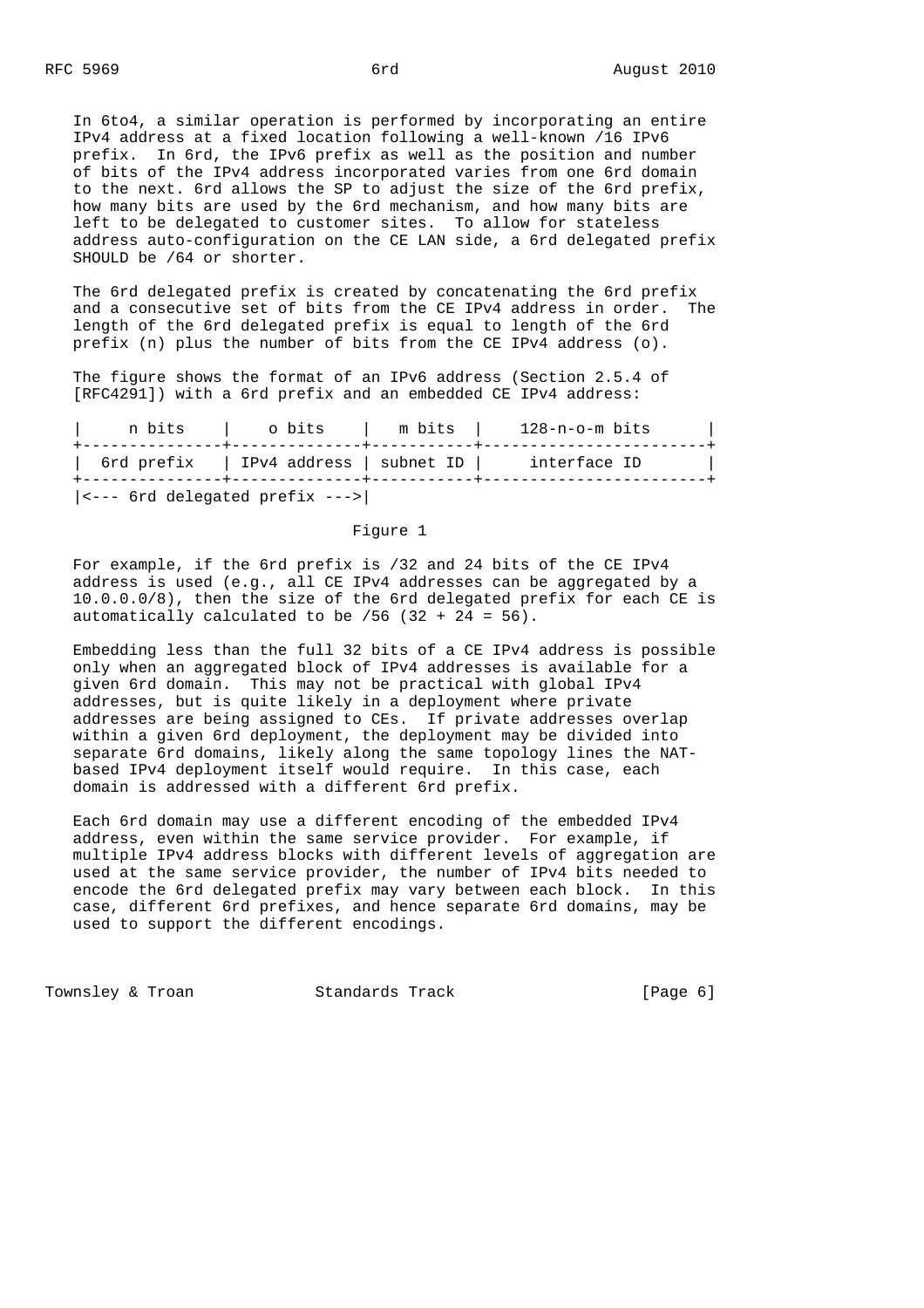Since 6rd delegated prefixes are selected algorithmically from an IPv4 address, changing the IPv4 address will cause a change in the IPv6 delegated prefix which would ripple through the site's network and could be disruptive. As such, it is recommended that the service provider assign CE IPv4 addresses with relatively long lifetimes.

 6rd IPv6 address assignment, and hence the IPv6 service itself, is tied to the IPv4 address lease; thus, the 6rd service is also tied to this in terms of authorization, accounting, etc. For example, the 6rd delegated prefix has the same lifetime as its associated IPv4 address. The prefix lifetimes advertised in Router Advertisements or used by DHCP on the CE LAN side MUST be equal to or shorter than the IPv4 address lease time. If the IPv4 lease time is not known, the lifetime of the 6rd delegated prefix SHOULD follow the defaults specified in [RFC4861].

5. Troubleshooting and Traceability

 A 6rd IPv6 address and associated IPv4 address for a given customer can always be determined algorithmically by the service provider that operates the given 6rd domain. This may be useful for referencing logs and other data at a service provider that may have more robust operational tools for IPv4 than IPv6. This also allows IPv4 data path, node, and endpoint monitoring to be applicable to IPv6.

 The 6rd CE and BR SHOULD support the IPv6 Subnet-Router anycast address [RFC4291] for its own 6rd delegated prefix. This allows, for example, IPv6 ICMP echo messages to be sent to the 6rd virtual interface itself for additional troubleshooting of the internal operation of 6rd at a given CE or BR. In the case of the BR, the IPv4 address used to calculate the 6rd delegated prefix is the configured BR IPv4 address.

6. Address Selection

 All addresses assigned from 6rd delegated prefixes should be treated as native IPv6. No changes to the source address selection or destination address selection policy table [RFC3484] are necessary.

7. 6rd Configuration

 For a given 6rd domain, the BR and CE MUST be configured with the following four 6rd elements. The configured values for these four 6rd elements are identical for all CEs and BRs within a given 6rd domain.

Townsley & Troan Track Track Track [Page 7]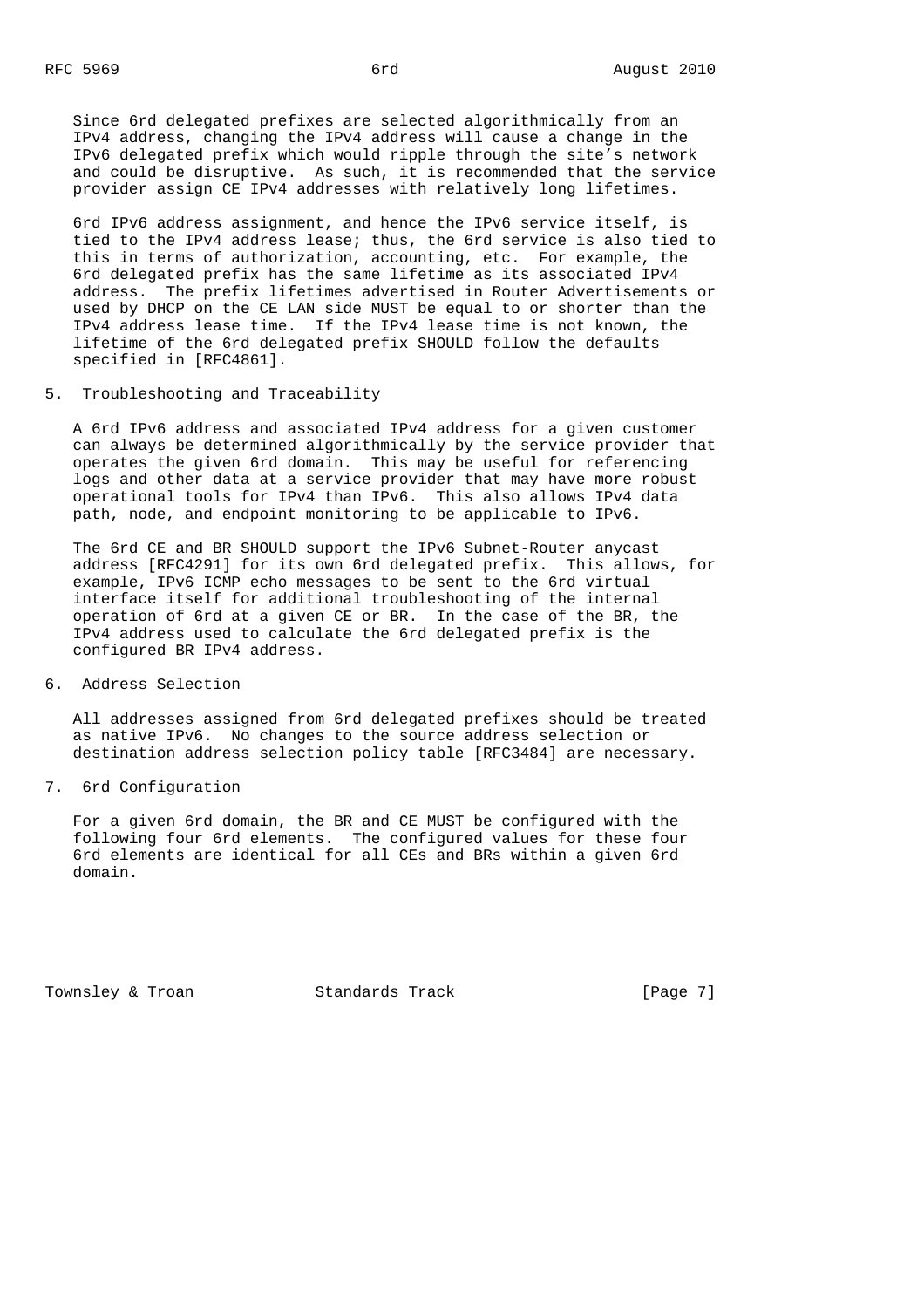IPv4MaskLen The number of high-order bits that are identical across all CE IPv4 addresses within a given 6rd domain. For example, if there are no identical bits, IPv4MaskLen is 0 and the entire CE IPv4 address is used to create the 6rd delegated prefix. If there are 8 identical bits (e.g., the Private IPv4 address range 10.0.0.0/8 is being used), IPv4MaskLen is equal to 8 and IPv4MaskLen high-order bits are stripped from the IPv4 address before constructing the corresponding 6rd delegated prefix.

6rdPrefix The 6rd IPv6 prefix for the given 6rd domain.

- 6rdPrefixLen The length of the 6rd IPv6 prefix for the given 6rd domain.
- 6rdBRIPv4Address The IPv4 address of the 6rd Border Relay for a given 6rd domain.

#### 7.1. Customer Edge Configuration

 The four 6rd elements are set to values that are the same across all CEs within a 6rd domain. The values may be configured in a variety of manners, including provisioning methods such as the Broadband Forum's "TR-69" [TR069] Residential Gateway management interface, an XML-based object retrieved after IPv4 connectivity is established, a DNS record, an SMIv2 MIB [RFC2578], PPP IPCP, or manual configuration by an administrator. This document describes how to configure the necessary parameters via a single DHCP option. A CE that allows IPv4 configuration by DHCP SHOULD implement this option. Other configuration and management methods may use the format described by this option for consistency and convenience of implementation on CEs that support multiple configuration methods.

 The only remaining provisioning information the CE requires in order to calculate the 6rd delegated prefix and enable IPv6 connectivity is an IPv4 address for the CE. This CE IPv4 address is configured as part of obtaining IPv4 Internet access (i.e., configured via DHCP, PPP, or otherwise). This address may be global or private [RFC1918] within the 6rd domain.

 A single 6rd CE MAY be connected to more than one 6rd domain, just as any router may have more than one IPv6-enabled service provider facing interface and more than one set of associated delegated prefixes assigned by DHCPv6 prefix delegation or other means. Each

Townsley & Troan Track Track Track [Page 8]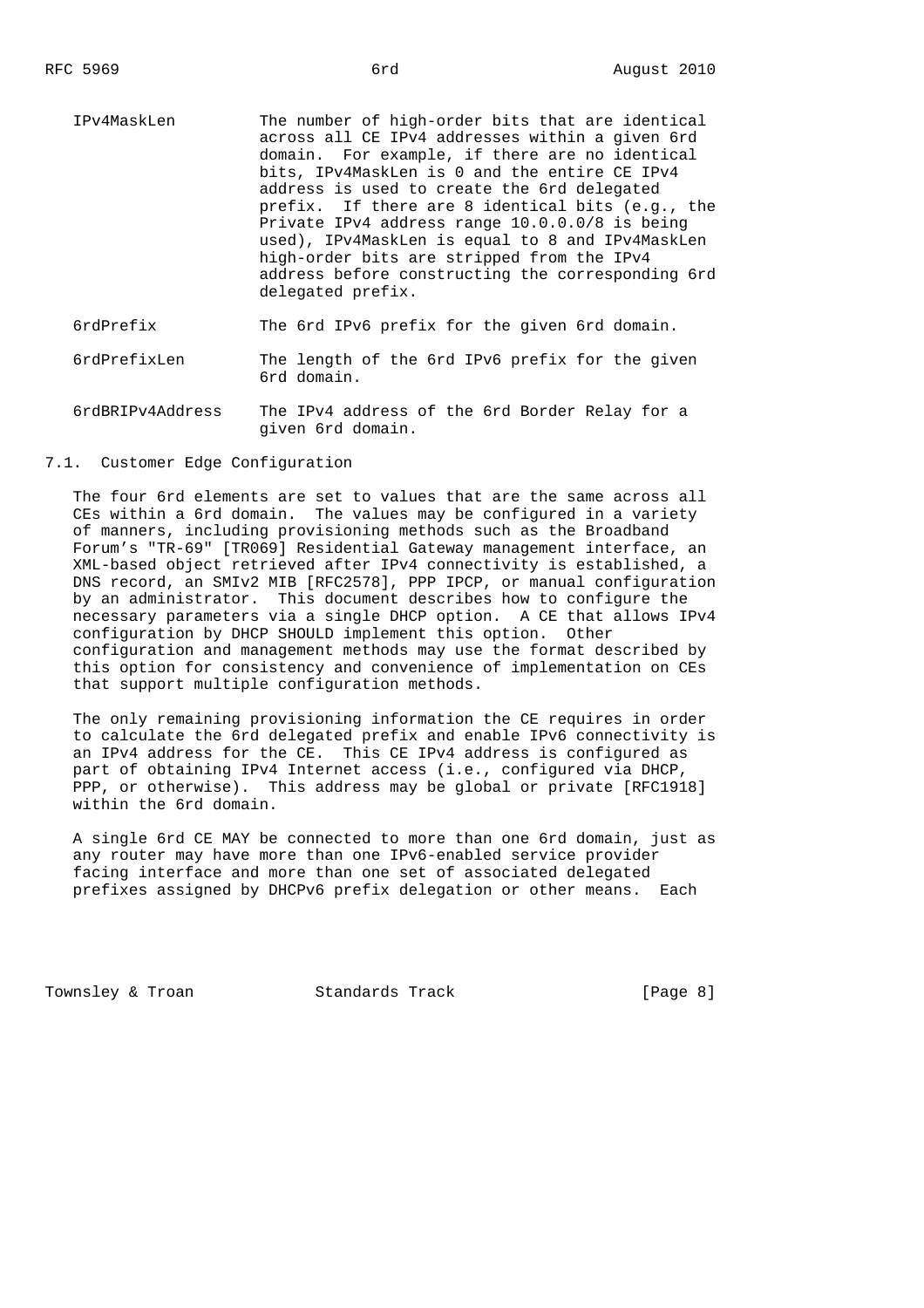domain a given CE operates within would require its own set of 6rd configuration elements and would generate its own 6rd delegated prefix.

```
7.1.1. 6rd DHCPv4 Option
```
0  $1$  2 3 0 1 2 3 4 5 6 7 8 9 0 1 2 3 4 5 6 7 8 9 0 1 2 3 4 5 6 7 8 9 0 1 +-+-+-+-+-+-+-+-+-+-+-+-+-+-+-+-+-+-+-+-+-+-+-+-+-+-+-+-+-+-+-+-+ | OPTION\_6RD | option-length | IPv4MaskLen | 6rdPrefixLen | +-+-+-+-+-+-+-+-+-+-+-+-+-+-+-+-+-+-+-+-+-+-+-+-+-+-+-+-+-+-+-+-+ | | | 6rdPrefix |  $(16$  octets) | | | | | | +-+-+-+-+-+-+-+-+-+-+-+-+-+-+-+-+-+-+-+-+-+-+-+-+-+-+-+-+-+-+-+-+ | 6rdBRIPv4Address(es) | . . . . . . +-+-+-+-+-+-+-+-+-+-+-+-+-+-+-+-+-+-+-+-+-+-+-+-+-+-+-+-+-+-+-+-+ Figure 2 option-code OPTION\_6RD (212) option-length The length of the DHCP option in octets (22 octets with one BR IPv4 address). IPv4MaskLen The number of high-order bits that are identical across all CE IPv4 addresses within a given 6rd domain. This may be any value between 0 and 32. Any value greater than 32 is invalid. 6rdPrefixLen The IPv6 prefix length of the SP's 6rd IPv6 prefix in number of bits. For the purpose of bounds checking by DHCP option processing, the sum of (32 - IPv4MaskLen) + 6rdPrefixLen MUST be less than or equal to 128. 6rdBRIPv4Address One or more IPv4 addresses of the 6rd Border Relay(s) for a given 6rd domain.

Townsley & Troan **Standards Track** [Page 9]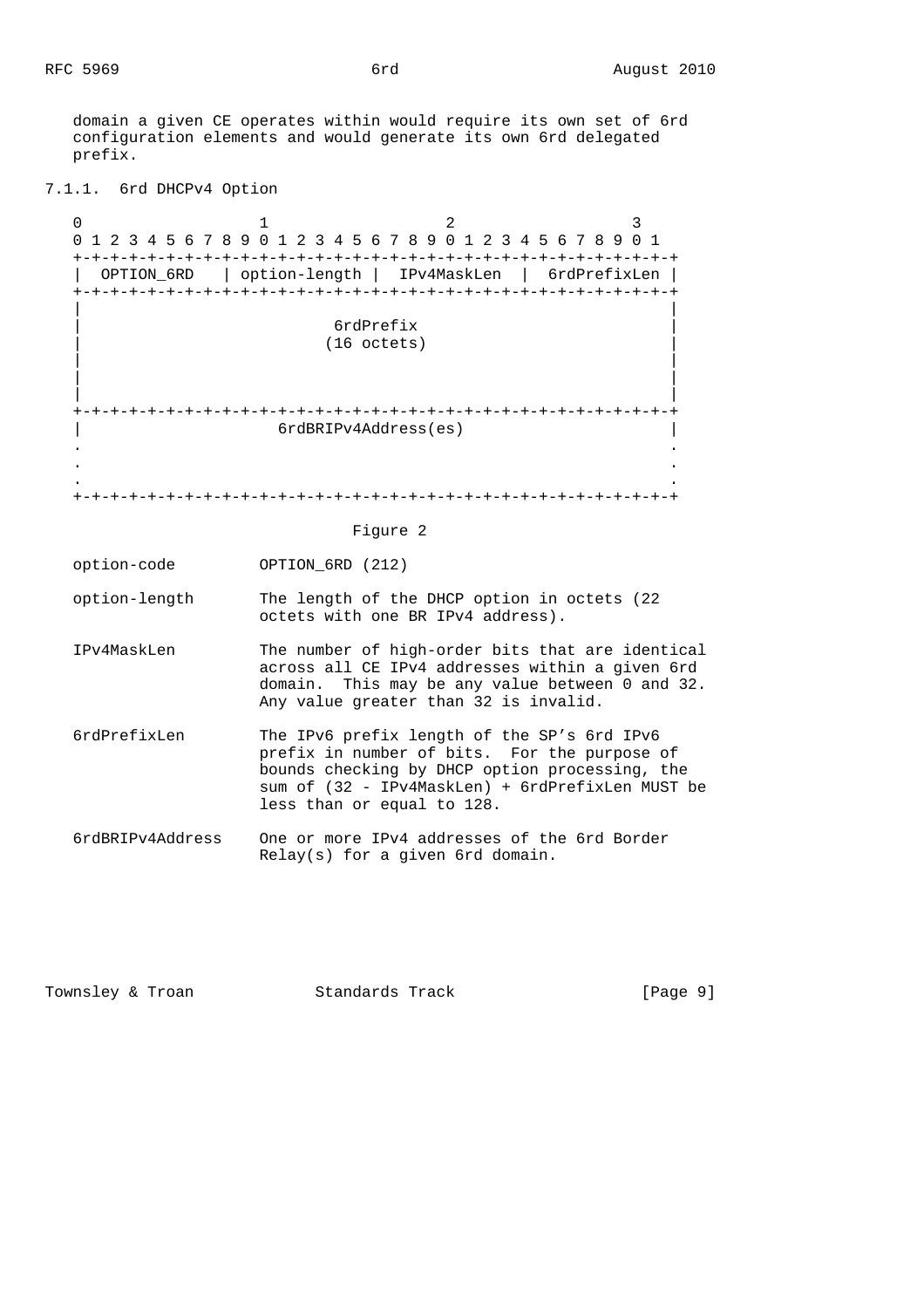6rdPrefix The service provider's 6rd IPv6 prefix represented as a 16-octet IPv6 address. The bits in the prefix after the 6rdPrefixlen number of bits are reserved and MUST be initialized to zero by the sender and ignored by the receiver.

 The CE MUST include a Parameter Request List Option [RFC2132] for the OPTION 6RD. Because the OPTION 6RD contains one IPv4MaskLen/ 6rdPrefixLen/6rdPrefix block, and because DHCP cannot convey more than one instance of an option, OPTION\_6RD is limited to provision at most a single 6rd domain. Provisioning of a CE router connected to multiple 6rd domains is outside the scope of this protocol specification.

The presence of the OPTION 6RD DHCP option is an indication of the availability of the 6rd service. By default, receipt of a valid 6rd DHCP option by a 6rd-capable CE results in configuration of the 6rd virtual interface and associated delegated prefix for use on the CE's LAN side. The CE MUST be able to configure the 6rd mechanism to be disabled, in which case the 6rd DHCP option, if received, is silently ignored.

 A detailed description of CE behavior using multiple BR IPv4 addresses is left for future consideration. In such a case, a CE MUST support at least one BR IPv4 address and MAY support more than one.

 When 6rd is enabled, a typical CE router will install a default route to the BR, a black hole route for the 6rd delegated prefix, and routes for any LAN side assigned and advertised prefixes. For example, using a CE IPv4 address of 10.100.100.1, a BR IPv4 address of 10.0.0.1, an IPv4MaskLen of 8, 2001:db8::/32 as the 6rdPrefix, and one /64 prefix assigned to a LAN side interface, a typical CE routing table will look like:

 ::/0 -> 6rd-virtual-int0 via 2001:db8:0:100:: (default route) 2001:db8::/32 -> 6rd-virtual-int0 (direct connect to 6rd) 2001:db8:6464:100::/56 -> Null0 (delegated prefix null route) 2001:db8:6464:100::/64 -> Ethernet0 (LAN interface)

7.2. Border Relay Configuration

 The 6rd BR MUST be configured with the same 6rd elements as the 6rd CEs operating within the same domain.

 For increased reliability and load balancing, the BR IPv4 address may be an anycast address shared across a given 6rd domain. As 6rd is stateless, any BR may be used at any time. If the BR IPv4 address is

Townsley & Troan Standards Track [Page 10]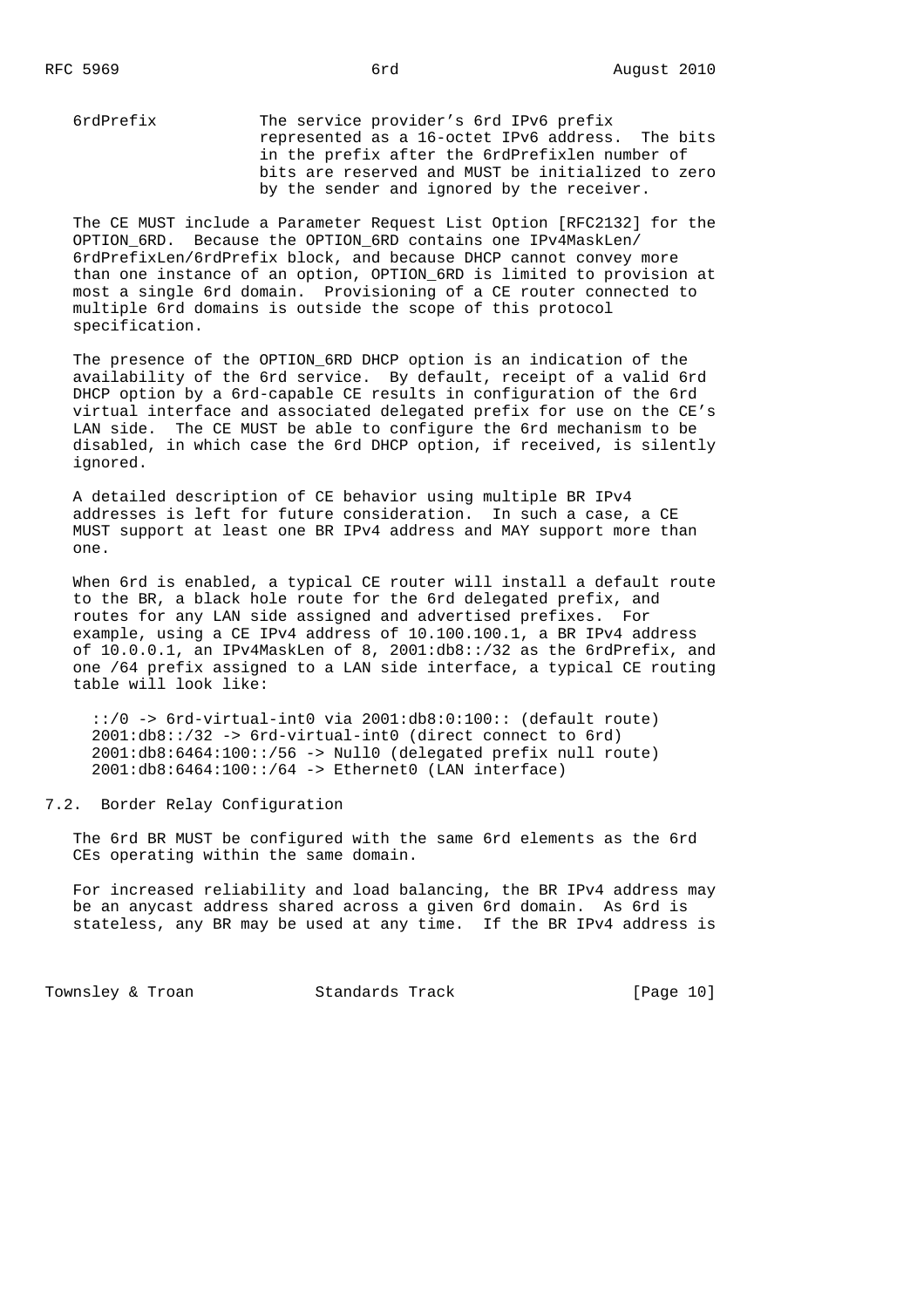anycast the relay MUST use this anycast IPv4 address as the source address in packets relayed to CEs.

 Since 6rd uses provider address space, no specific routes need to be advertised externally for 6rd to operate, neither in IPv6 nor IPv4 BGP. However, if anycast is used for the 6rd IPv4 relays, the anycast addresses must be advertised in the service provider's IGP.

8. Neighbor Unreachability Detection

 Neighbor Unreachability Detection (NUD) for tunnels is described in Section 3.8 of [RFC4213]. In 6rd, all CEs and BRs can be considered as connected to the same virtual link and therefore neighbors to each other. This section describes how to utilize neighbor unreachability detection without negatively impacting the scalability of a 6rd deployment.

 A typical 6rd deployment may consist of a very large number of CEs within the same domain. Reachability between CEs is based on IPv4 routing, and sending NUD or any periodic packets between 6rd CE devices beyond isolated troubleshooting of the 6rd mechanism is NOT RECOMMENDED.

 While reachability detection between a given 6rd CE and BR is not necessary for the proper operation of 6rd, in cases where a CE has alternate paths for BR reachability to choose from, it could be useful. Sending NUD messages to a BR, in particular periodic messages from a very large number of CEs, could result in overloading of the BR control message processing path, negatively affecting scalability of the 6rd deployment. Instead, a CE that needs to determine BR reachability MUST utilize a method that allows reachability detection packets to follow a typical data forwarding path without special processing by the BR. One such method is described below.

- 1. The CE constructs a payload of any size and content to be sent to the BR (e.g., a zero-length null payload, a padded payload designed to test a certain MTU, a NUD message, etc.). The exact format of the message payload is not important as the BR will not be processing it directly.
- 2. The desired payload is encapsulated with the inner IPv6 and outer IPv4 headers as follows:
	- \* The IPv6 destination address is set to an address from the CE's 6rd delegated prefix that is assigned to a virtual interface on the CE.

Townsley & Troan Standards Track [Page 11]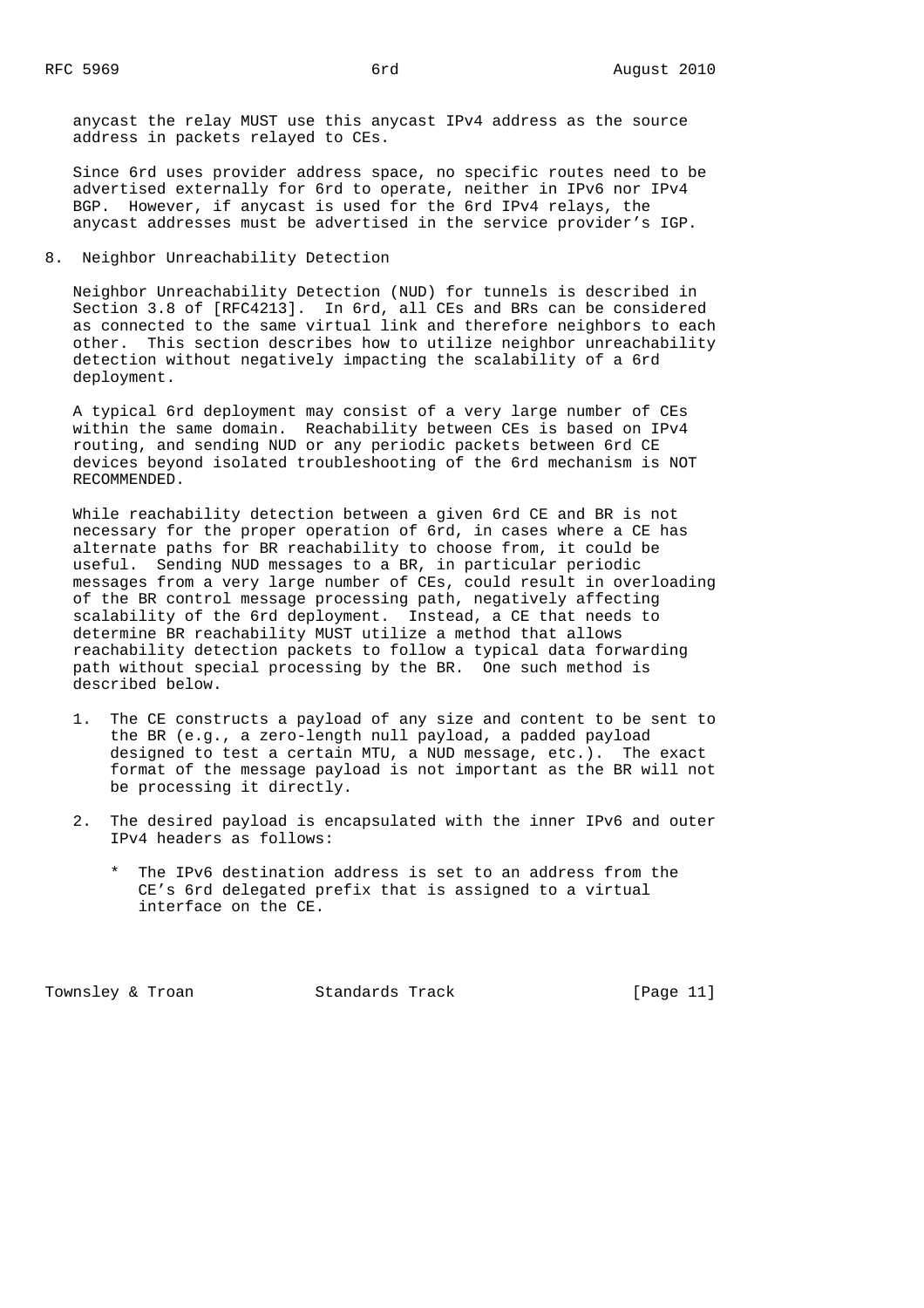- \* The IPv6 source address is set to an address from the CE's 6rd delegated prefix as well, including the same as used for the IPv6 destination address.
- \* The IPv4 header is then added as it normally would be for any packet destined for the BR. That is, the IPv4 destination address is that of the BR, and the source address is the CE IPv4 address.
- 3. The CE sends the constructed packet out the interface on which BR reachability is being monitored. On successful receipt at the BR, the BR MUST decapsulate and forward the packet normally. That is, the IPv4 header is decapsulated normally, revealing the IPv6 destination as the CE, which in turn results in the packet being forwarded to that CE via the 6rd mechanism (i.e., the IPv4 destination is that of the CE that originated the packet, and the IPv4 source is that of the BR).
- 4. Arrival of the constructed IPv6 packet at the CE's IPv6 address completes one round trip to and from the BR, without causing the BR to process the message outside of its normal data forwarding path. The CE then processes the IPv6 packet accordingly (updating keepalive timers, metrics, etc.).

 The payload may be empty or could contain values that are meaningful to the CE. Sending a proper NUD message could be convenient for some implementations (note that the BR will decrement the IPv6 hop limit). Since the BR forwards the packet as any other data packet without any processing of the payload itself, the format of the payload is left as a choice to the implementer.

9. IPv6 in IPv4 Encapsulation

 IPv6 in IPv4 encapsulation and forwarding manipulations (e.g., handling packet markings, checksumming, etc.) is performed as specified in Section 3.5 of "Basic Transition Mechanisms for IPv6 Hosts and Routers" [RFC4213], which is the same mechanism used by 6to4 [RFC3056]. ICMPv4 errors are handled as specified in Section 3.4 of [RFC4213]. By default, the IPv6 Traffic Class field MUST be copied to the IPv4 ToS (Type of Service) field. This default behavior MAY be overridden by configuration. See [RFC2983] and [RFC3168] for further information related to IP Differentiated Services and tunneling.

 IPv6 packets from a CE are encapsulated in IPv4 packets when they leave the site via its CE WAN side interface. The CE IPv4 address MUST be configured to send and receive packets on this interface.

Townsley & Troan Standards Track [Page 12]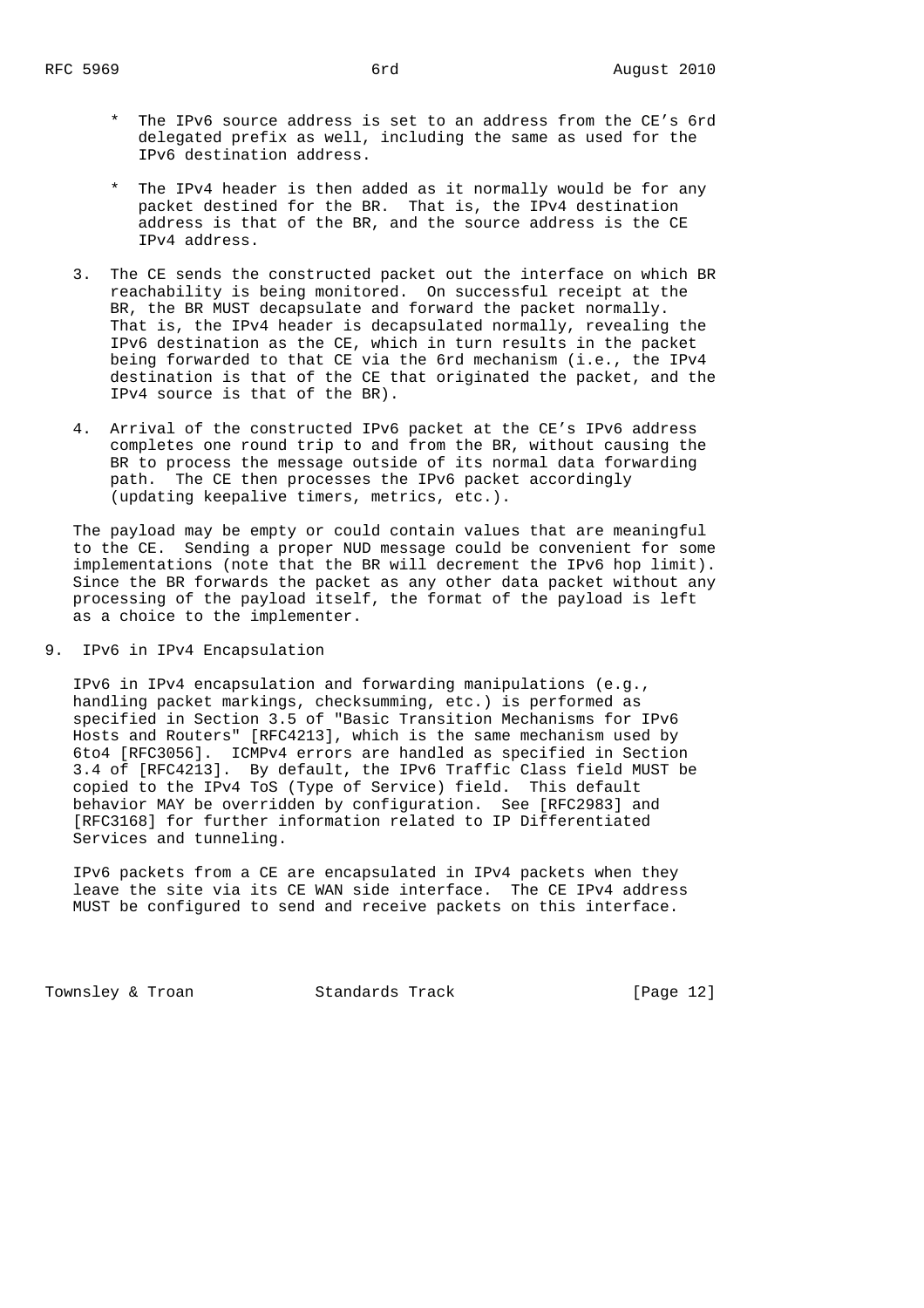The 6rd link is modeled as an NBMA link similar to other automatic IPv6 in IPv4 tunneling mechanisms like [RFC5214], with all 6rd CEs and BRs defined as off-link neighbors from one other. The link-local address of a 6rd virtual interface performing the 6rd encapsulation would, if needed, be formed as described in Section 3.7 of [RFC4213]. However, no communication using link-local addresses will occur.

#### 9.1. Maximum Transmission Unit

 Maximum transmission unit (MTU) and fragmentation issues for IPv6 in IPv4 tunneling are discussed in detail in Section 3.2 of RFC 4213 [RFC4213]. 6rd's scope is limited to a service provider network. IPv4 Path MTU discovery MAY be used to adjust the MTU of the tunnel as described in Section 3.2.2 of RFC 4213 [RFC4213], or the 6rd Tunnel MTU might be explicitly configured.

 The use of an anycast source address could lead to any ICMP error message generated on the path being sent to a different BR. Therefore, using dynamic tunnel MTU Section 3.2.2 of [RFC4213] is subject to IPv4 Path MTU blackholes.

 Multiple BRs using the same anycast source address could send fragmented packets to the same IPv6 CE at the same time. If the fragmented packets from different BRs happen to use the same fragment ID, incorrect reassembly might occur. For this reason, a BR using an anycast source address MUST set the IPv4 Don't Fragment flag.

 If the MTU is well-managed such that the IPv4 MTU on the CE WAN side interface is set so that no fragmentation occurs within the boundary of the SP, then the 6rd Tunnel MTU should be set to the known IPv4 MTU minus the size of the encapsulating IPv4 header (20 bytes). For example, if the IPv4 MTU is known to be 1500 bytes, the 6rd Tunnel MTU might be set to 1480 bytes. Absent more specific information, the 6rd Tunnel MTU SHOULD default to 1280 bytes.

### 9.2. Receiving Rules

 In order to prevent spoofing of IPv6 addresses, the 6rd BR and CE MUST validate the embedded IPv4 source address of the encapsulated IPv6 packet with the IPv4 source address it is encapsulated by according to the configured parameters of the 6rd domain. If the two source addresses do not match, the packet MUST be dropped and a counter incremented to indicate that a potential spoofing attack may be underway. Additionally, a CE MUST allow forwarding of packets sourced by the configured BR IPv4 address.

Townsley & Troan Standards Track [Page 13]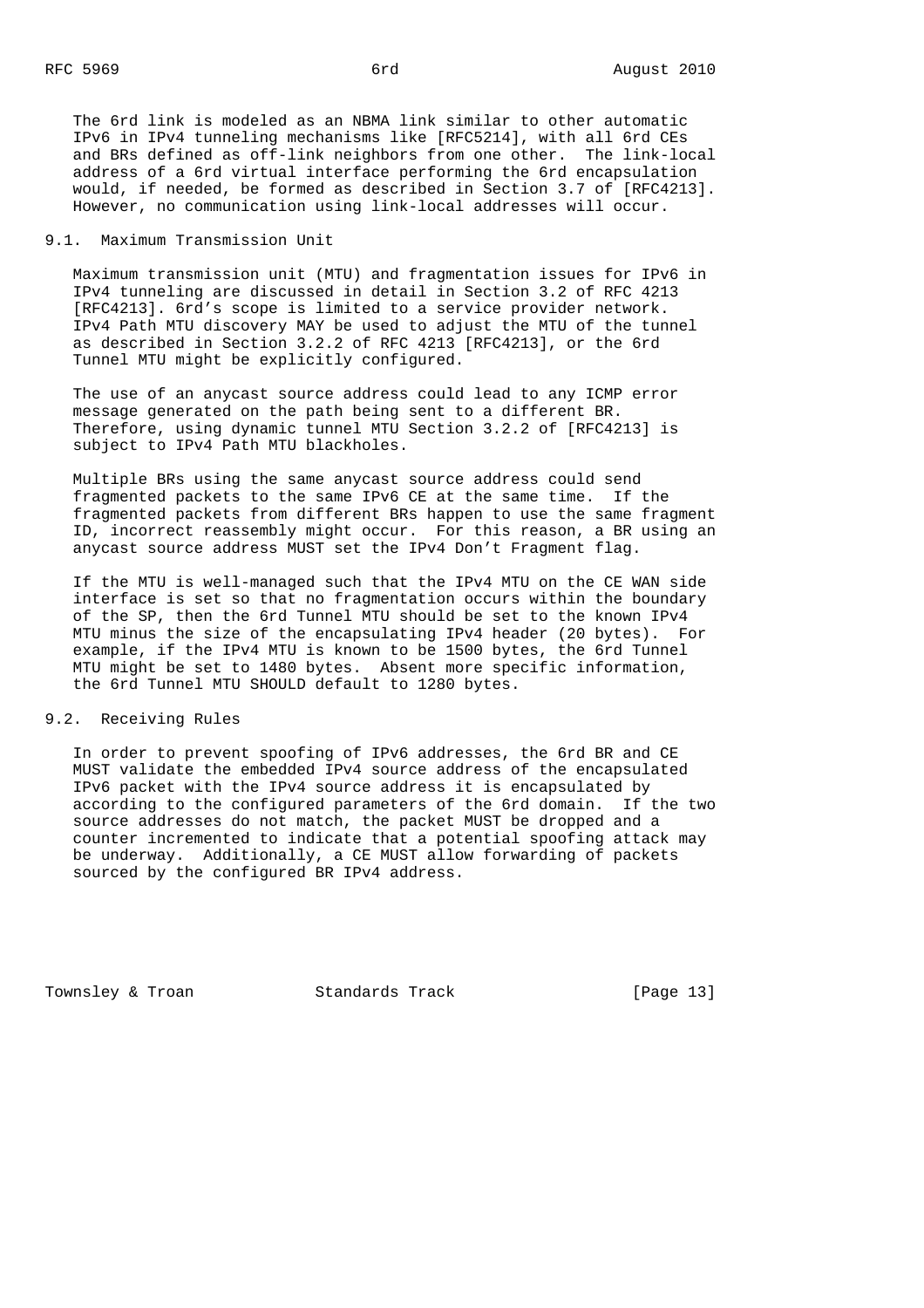By default, the CE router MUST drop packets received on the 6rd virtual interface (i.e., after decapsulation of IPv4) for IPv6 destinations not within its own 6rd delegated prefix.

### 10. Transition Considerations

 An SP network can migrate to IPv6 at its own pace with little or no effect on customers being provided IPv6 via 6rd. When native IPv6 connectivity is available, an administrator can choose to disable 6rd.

 The SP can choose to provision a separate IPv6 address block for native service, or reuse the 6rd prefix block itself. If the SP uses a separate address block, moving from 6rd to native IPv6 is seen as a normal IPv6 renumbering event for the customer. Renumbering may also be avoided by injecting the 6rd delegated prefix into the SP's IPv6 routing domain. Further considerations with regards to transitioning from 6rd to native IPv6 are not covered in this protocol specification.

#### 11. IPv6 Address Space Usage

 As 6rd uses service-provider address space, 6rd uses the normal address delegation a service provider gets from its Regional Internet Registry (RIR) and no global allocation of a single 6rd IANA-assigned address block like the 6to4 2002::/16 is needed.

 The service provider's prefix must be short enough to encode the unique bits of all IPv4 addresses within a given 6rd domain and still provide enough IPv6 address space to the residential site. Assuming a worst case scenario using the full 32 bits for the IPv4 address, assigning a /56 for customer sites would mean that each service provider using 6rd would require a /24 for 6rd in addition to other IPv6 addressing needs. Assuming that 6rd would be stunningly successful and taken up by almost all Autonomous System (AS) number holders (32K today), then the total address usage of 6rd would be equivalent to a /9. If the SP instead delegated /60s to sites, the service provider would require a /28, and the total global address consumption by 6rd would be equivalent to a /13. Again, this assumes that 6rd is used by all AS number holders in the IPv4 Internet today at the same time, that none have used any of 6rd's address compression techniques, and that none have moved to native IPv6 and reclaimed the 6rd space that was being used for other purposes.

 To alleviate concerns about address usage, 6rd allows for leaving out redundant IPv4 prefix bits in the encoding of the IPv4 address inside the 6rd IPv6 address. This is most useful where the IPv4 address space is very well aggregated. For example, to provide each customer

Townsley & Troan Track Track Track [Page 14]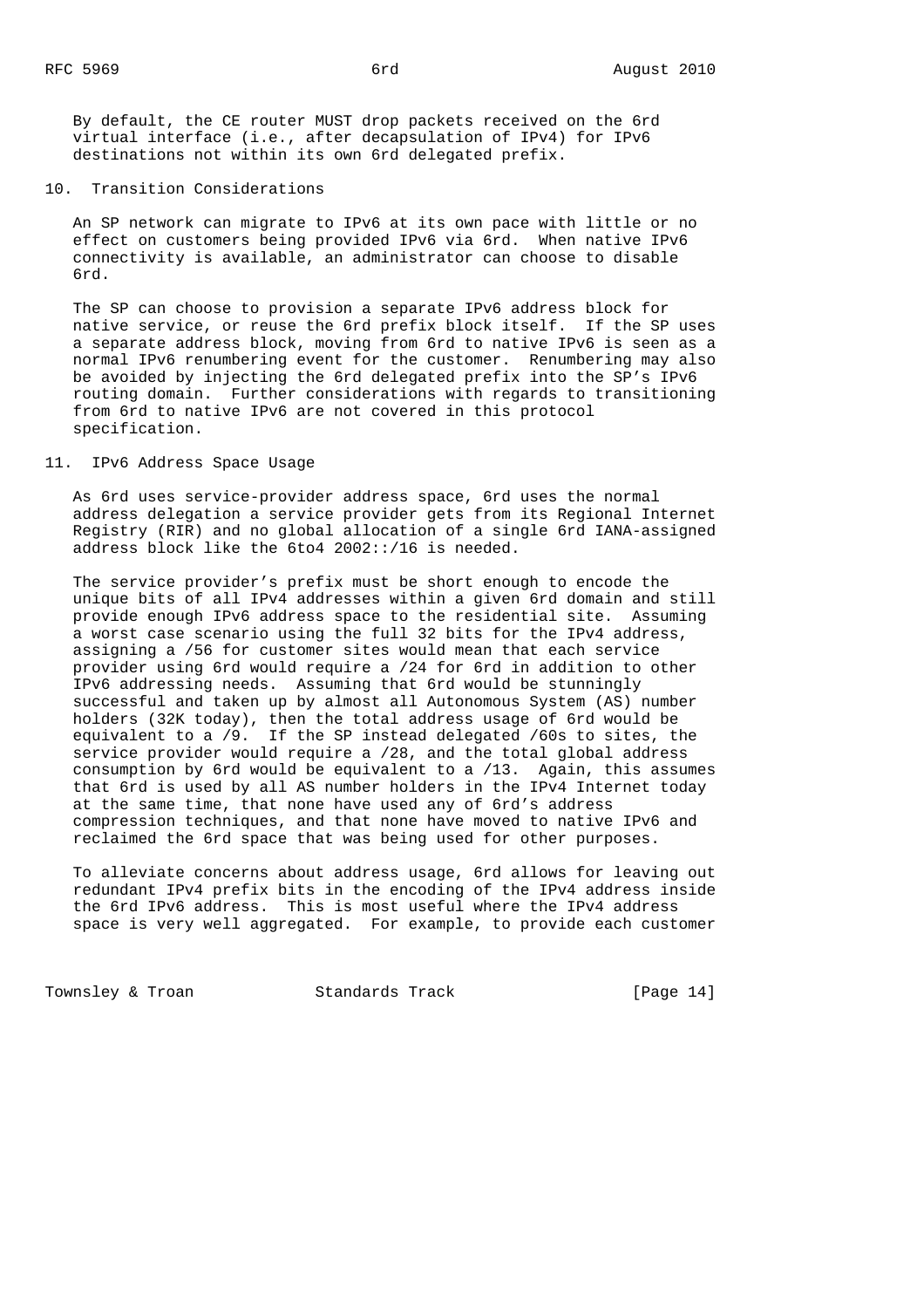with a /60, if a service provider has all its IPv4 customers under a /12 then only 20 bits needs to be used to encode the IPv4 address and the service provider would only need a /40 IPv6 allocation for 6rd. If private address space is used, then a 10/8 would require a /36. If multiple 10/8 domains are used, then up to 16 could be supported within a /32.

 If a service provider has a non-aggregatable IPv4 space and requiring the use of the full 32-bit IPv4 address in the encoding of the 6rd IPv6 address, the 6rd prefix MUST be no longer than /32 in order to offer a 6rd delegated prefix of at least /64.

 The 6rd address block can be reclaimed when all users of it have transitioned to native IPv6 service. This may require renumbering of customer sites and use of additional address space during the transition period.

### 12. Security Considerations

 A 6to4 relay router as specified in [RFC3056] can be used as an open relay. It can be used to relay IPv6 traffic and as a traffic anonymizer. By restricting the 6rd domain to within a provider network, a CE only needs to accept packets from a single or small set of known 6rd BR IPv4 addresses. As such, many of the threats against 6to4 as described in [RFC3964] do not apply.

When applying the receiving rules in Section 9.2, IPv6 packets are as well protected against spoofing as IPv4 packets are within an SP network.

 A malicious user that is aware of a 6rd domain and the BR IPv4 address could use this information to construct a packet that would cause a Border Relay to reflect tunneled packets outside of the domain that it is serving. If the attacker constructs the packet accordingly and can inject a packet with an IPv6 source address that looks as if it originates from within another 6rd domain, forwarding loops between 6rd domains may be created, allowing the malicious user to launch a packet amplification attack between 6rd domains [RoutingLoop].

 One possible mitigation for this is to simply not allow the BR IPv4 address to be reachable from outside the SP's 6rd domain. In this case, carefully constructed IPv6 packets still could be reflected off a single BR, but the looping condition will not occur. Tunneled packets with the BR IPv4 address as the source address might also be filtered to prohibit 6rd tunnels from exiting the 6rd domain.

Townsley & Troan Standards Track [Page 15]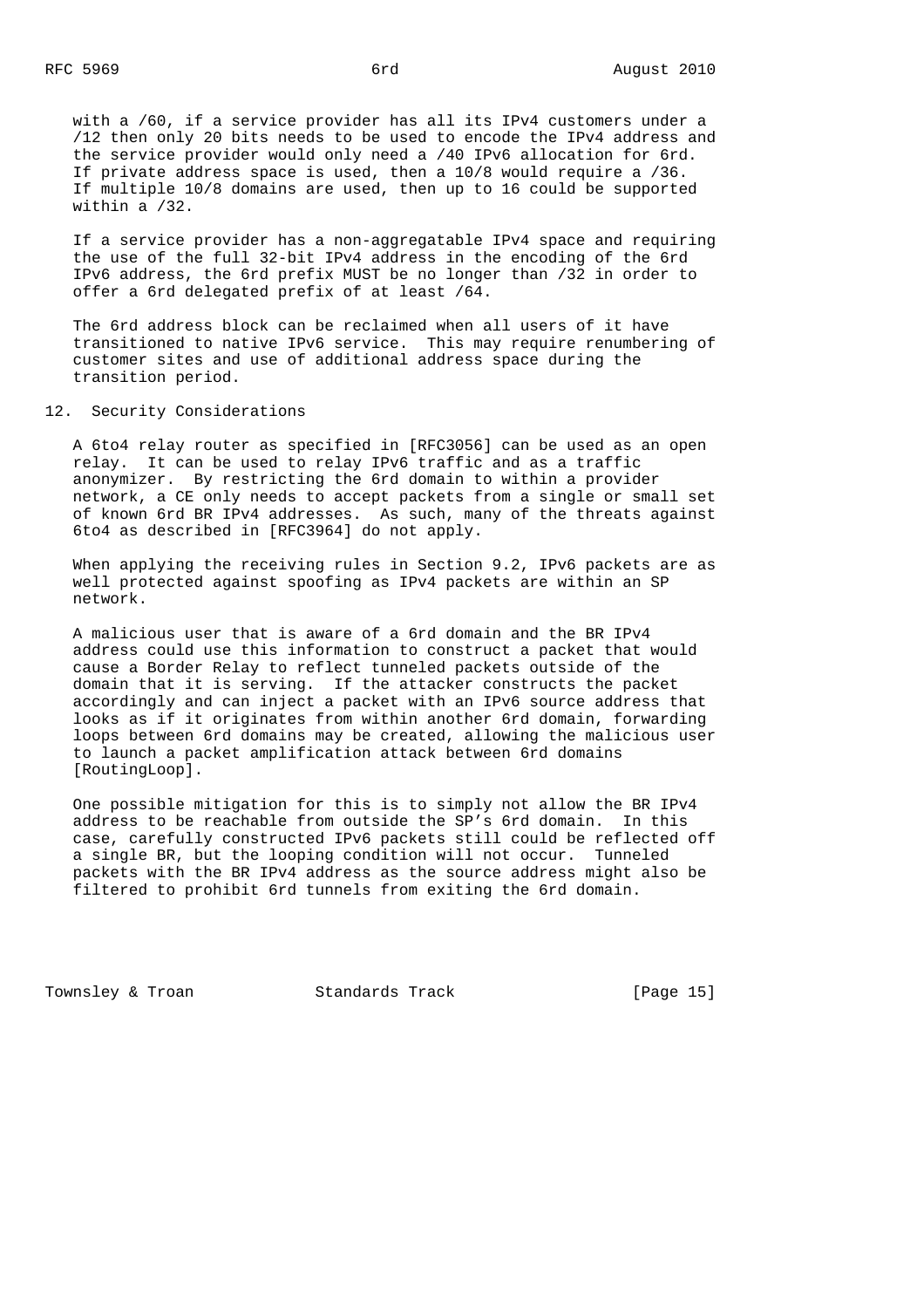To avoid forwarding loops via other internal relays, the BR should employ outgoing and incoming IPv4 packets filters, filtering out all known relay addresses for internal 6rd BRs, ISATAP routers, or 6to4 relays, including the well-known anycast address space for 6to4.

 Another possible mitigation to the routing loop issue is described in [V6OPS-LOOPS].

 The BR MUST install a null route [RFC4632] for its 6rd delegated prefix created based on its BR IPv4 address, with the exception of the IPv6 Subnet-Router anycast address.

#### 13. IANA Considerations

 IANA assigned a new DHCP Option code point for OPTION\_6RD (212) with a data length of  $18 + N$  (OPTION\_6RD with N/4 6rd BR addresses).

### 14. Acknowledgements

 This RFC is based on Remi Despres' original idea described in [RFC5569] and the work done by Rani Assaf, Alexandre Cassen, and Maxime Bizon at Free Telecom. Brian Carpenter and Keith Moore documented 6to4, which all of this work is based upon. We thank Fred Templin for his review and contributions, and for sharing his experience with ISATAP. Review and encouragement have been provided by many others and in particular Chris Chase, Thomas Clausen, Wouter Cloetens, Wojciech Dec, Bruno Decraene, Remi Despres, Alain Durand, Washam Fan, Martin Gysi, David Harrington, Jerry Huang, Peter McCann, Alexey Melnikov, Dave Thaler, Eric Voit, and David Ward.

### 15. References

15.1. Normative References

- [RFC1918] Rekhter, Y., Moskowitz, R., Karrenberg, D., Groot, G., and E. Lear, "Address Allocation for Private Internets", BCP 5, RFC 1918, February 1996.
- [RFC2119] Bradner, S., "Key words for use in RFCs to Indicate Requirement Levels", BCP 14, RFC 2119, March 1997.
- [RFC2132] Alexander, S. and R. Droms, "DHCP Options and BOOTP Vendor Extensions", RFC 2132, March 1997.
- [RFC2491] Armitage, G., Schulter, P., Jork, M., and G. Harter, "IPv6 over Non-Broadcast Multiple Access (NBMA) networks", RFC 2491, January 1999.

Townsley & Troan **Standards Track** [Page 16]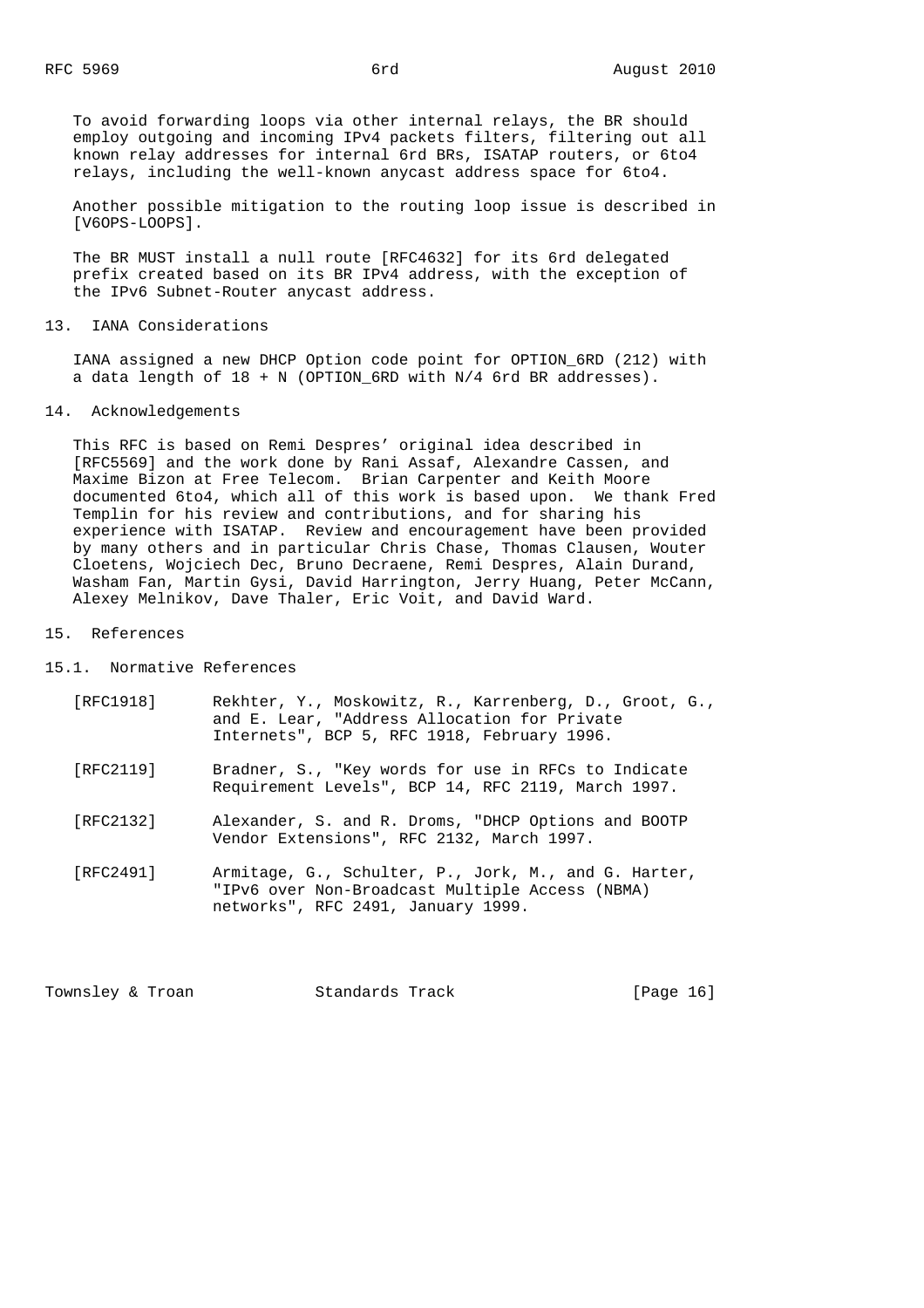- [RFC3056] Carpenter, B. and K. Moore, "Connection of IPv6 Domains via IPv4 Clouds", RFC 3056, February 2001.
- [RFC3168] Ramakrishnan, K., Floyd, S., and D. Black, "The Addition of Explicit Congestion Notification (ECN) to IP", RFC 3168, September 2001.
- [RFC4213] Nordmark, E. and R. Gilligan, "Basic Transition Mechanisms for IPv6 Hosts and Routers", RFC 4213, October 2005.
- [RFC4291] Hinden, R. and S. Deering, "IP Version 6 Addressing Architecture", RFC 4291, February 2006.
- [RFC4861] Narten, T., Nordmark, E., Simpson, W., and H. Soliman, "Neighbor Discovery for IP version 6 (IPv6)", RFC 4861, September 2007.

15.2. Informative References

- [RFC2578] McCloghrie, K., Ed., Perkins, D., Ed., and J. Schoenwaelder, Ed., "Structure of Management Information Version 2 (SMIv2)", STD 58, RFC 2578, April 1999.
- [RFC2983] Black, D., "Differentiated Services and Tunnels", RFC 2983, October 2000.
- [RFC3068] Huitema, C., "An Anycast Prefix for 6to4 Relay Routers", RFC 3068, June 2001.
- [RFC3484] Draves, R., "Default Address Selection for Internet Protocol version 6 (IPv6)", RFC 3484, February 2003.
- [RFC3633] Troan, O. and R. Droms, "IPv6 Prefix Options for Dynamic Host Configuration Protocol (DHCP) version 6", RFC 3633, December 2003.
- [RFC3964] Savola, P. and C. Patel, "Security Considerations for 6to4", RFC 3964, December 2004.
- [RFC4632] Fuller, V. and T. Li, "Classless Inter-domain Routing (CIDR): The Internet Address Assignment and Aggregation Plan", BCP 122, RFC 4632, August 2006.
- [RFC5214] Templin, F., Gleeson, T., and D. Thaler, "Intra-Site Automatic Tunnel Addressing Protocol (ISATAP)", RFC 5214, March 2008.

Townsley & Troan Standards Track [Page 17]